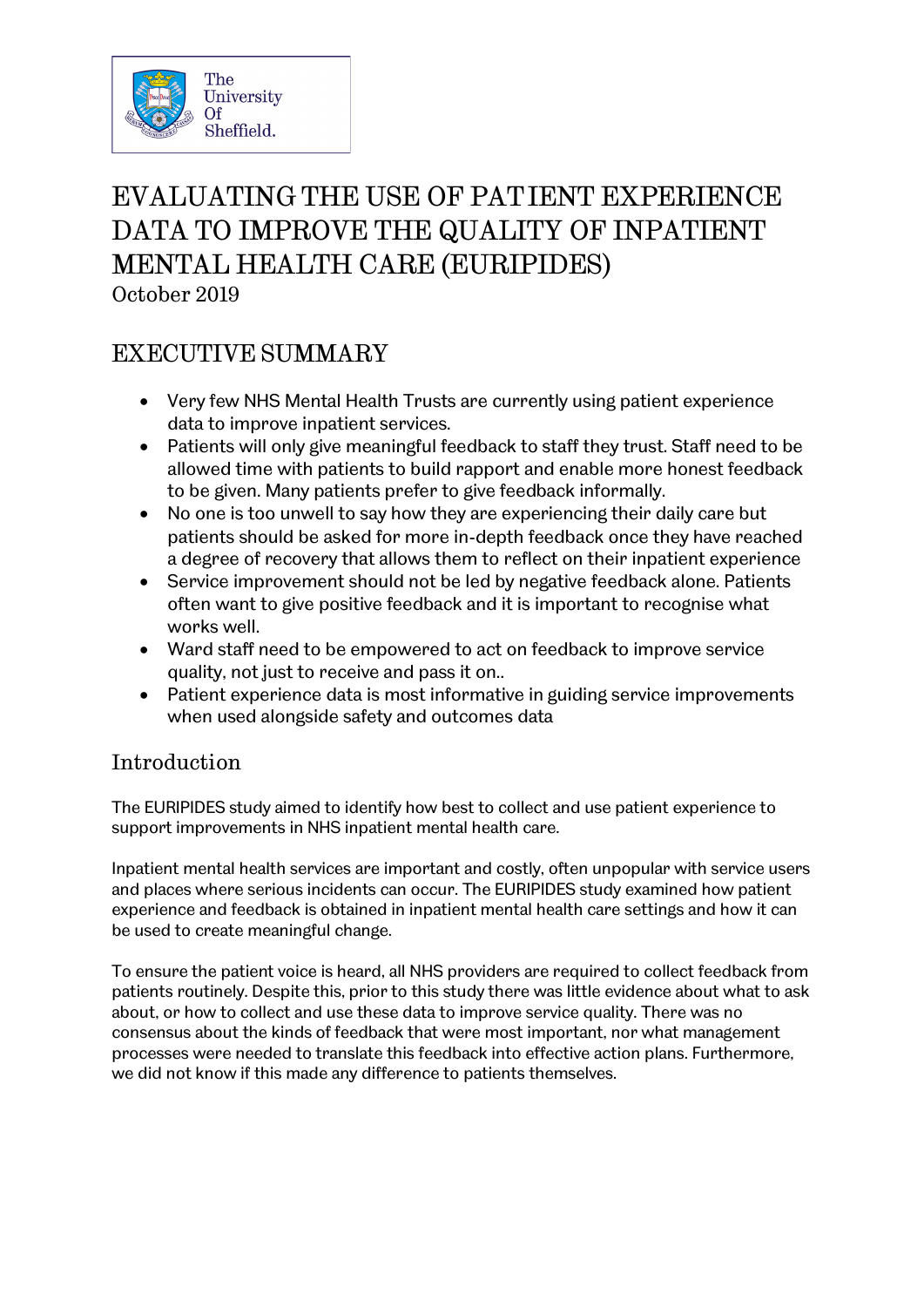#### *Figure 1*

| <b>EURIPIDES Study outline and Work Packages (WPs)</b> |                                                                                                  |                                                                                                                                                                      |                                |                       |
|--------------------------------------------------------|--------------------------------------------------------------------------------------------------|----------------------------------------------------------------------------------------------------------------------------------------------------------------------|--------------------------------|-----------------------|
| WP1                                                    | WP <sub>2</sub>                                                                                  | WP <sub>3</sub>                                                                                                                                                      | WP4                            | WP <sub>5</sub>       |
| Systematic<br>literature<br>review                     | Telephone<br>survey of<br><b>NHS Trusts</b><br>with over<br>50 adult<br>inpatient<br><b>beds</b> | In depth research in 6<br>case sites                                                                                                                                 | <b>Consensus</b><br>Conference | Resource<br>modelling |
|                                                        | Telephone<br>interviews<br>with Patient<br>Experience<br>leads                                   | <b>Interviews</b><br><b>Interviews</b><br>with service<br>with staff<br>users/carers<br>working in<br>in the<br>the inpatient<br>inpatient<br>case site<br>case site |                                |                       |

Given investments in local solutions, new top-down approaches are unlikely to be widely adopted. We sought to understand the strengths and limitations of existing processes to identify ways to improve the collection and use of patient experience data.

The EURIPIDES study  $^{\rm l}$  involved a systematic review (WP1); a national survey (WP2); six indepth case studies in NHS Trusts (WP3); a consensus conference (WP4); and an economic evaluation (WP5). The EURIPIDES team worked alongside survivor researchers and a lay Patient and Public Involvement reference group facilitated by the Mental Health Foundation. The EURIPIDES reference group decided on the key findings to be included in this policy briefing.

### Key findings

Our systematic review of patients' experiences of inpatient settings (WP1) was the largest of its kind. We identified four key themes: 1) importance of high quality therapeutic relationships; 2) importance of averting negative experiences of coercion; 3) importance of a healthy, safe and enabling physical environment and ward milieu; and 4) importance of authentic experiences of patient-centred care.

The national survey of patient experience leads (WP2) achieved a 78% response rate. Of those surveyed around one-quarter (22%) were struggling to collect feedback on patients' experiences of inpatient care routinely, around one-half (51%) were collecting feedback but unable to use this to drive change, and only around one-quarter (27%) were able to collect, analyse and use patient experience data in inpatient settings to support change. However where the latter occurred it tended to involve environmental rather than cultural change.

Our in-depth case study research in six NHS Trusts across England (WP3) had a series of key findings:

• Patients are never too unwell to say if they are having a bad or a good experience and everyone should be asked about this, and listened to. However to get more nuanced feedback, patients need to be asked about their experiences of care in varied ways and at different times. Patients prefer to give feedback about staff, culture on the ward, and their overall experience at the end of their admission as they fear that giving feedback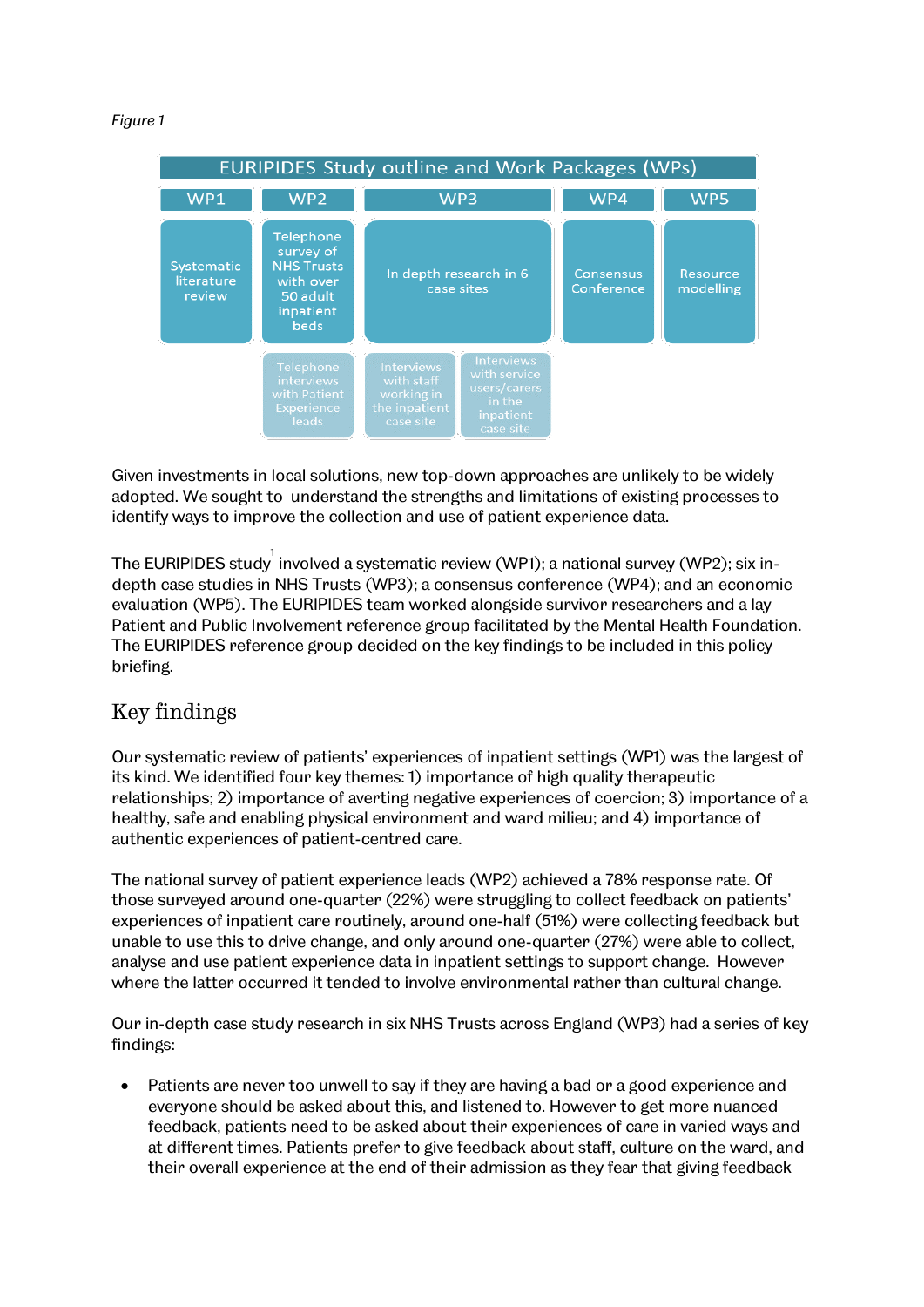during their stay will influence their clinical care. Similarly, carers often want to give feedback but often refrain for fear of repercussions for the patient.

- Service improvement should not solely be led by negative feedback and . This approach risks losing the knowledge about what works well, is demotivating for staff, and disempowering for patients.
- Patients are more likely to provide honest feedback to staff whom they feel they knew and trust. Consequently, staff need the time and skills to spend with patients getting feedback about their experiences. This has resource implications.
- Collecting patient experience data is often seen as serving corporate goals rather than driving local (ward-level) quality improvement. Staff therefore need to be engaged in quality improvement processes. The feedback loops between data collection and ward staff need to be shortened and data need to be accessible in a timely manner to frontline staff. Ward staff also need to be empowered and trusted to act on this feedback.
- Patient experience data are most useful in guiding quality improvement if used alongside data about safety and outcomes. While the latter tells us where problems may be developing in a system, honest patient experience feedback provides insights that may guide solutions. Where this integrated overview of data is done well, there are gains to be made. However, patient experience is often viewed as 'nice to have' rather than critical to enhancing the quality of service provision.

We held a consensus conference of expert stakeholders to discuss the preliminary findings from the EURIPIDES study (WP4). We wanted to gauge what would prevent NHS providers from taking up any potential recommendations from the study. The consensus conference determined that the findings were acceptable and practicable for NHS providers, however, they felt that there needed to be further negotiation around incentives and buy-in from the Department of Health, NHS England, and in particular the CQC in order for providers to fully implement any recommendations.

For patient experience processes to be cost-effective for NHS providers, they need to find ways of collecting and analysing patient experience feedback and then using it to drive change. Our economic evaluation (WP5) generated a model to show how increased patient experience activity led to increased cost for providers but could also lead to meaningful outcomes. These included reduced rates of violent incidents, faster discharge and improved staff morale. For patient experience processes to be cost-effective, it is necessary to act on feedback in ways that facilitate meaningful change.

### Making patient experience feedback meaningful for quality improvement: what next?

Our results are anchored in what is acceptable, feasible and sustainable in real-world NHS settings. In our report we set out 18 'rules' (or practice recommendations) to guide the collection, analysis, and use of patient experience data in inpatient mental health settings, to support NHS providers in thinking about how to make best use of patient feedback to drive quality improvement.

Alongside the final NIHR report and associated academic publications, we have created a dissemination and impact video for front line staff and patients to explain the research findings:<https://vimeo.com/353575867>